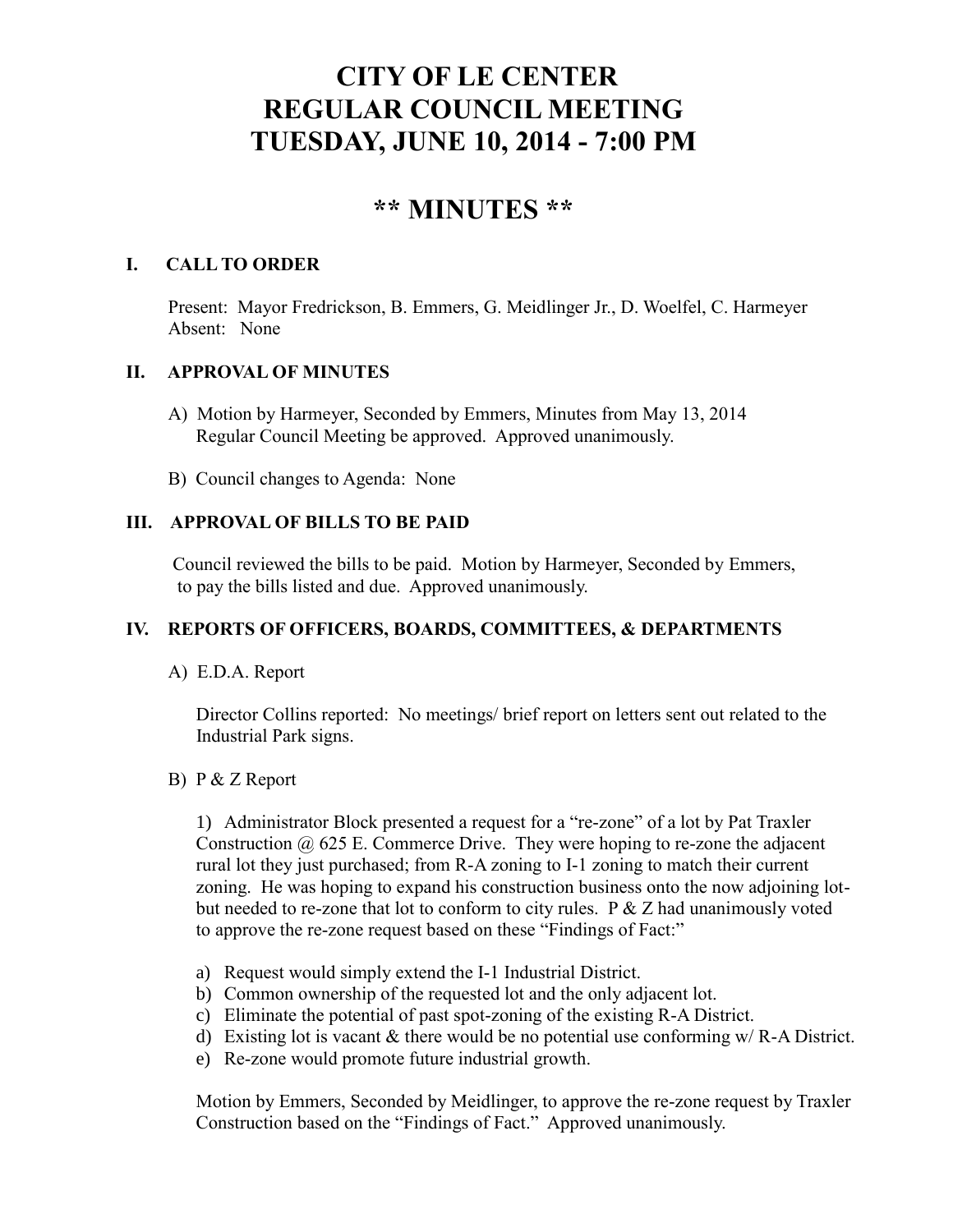- 2) Block and Mayor Fredrickson presented a request for a "gourmet coffee truck" to operate in the city along Hwy 99 East on the Steve Wetzel property. After much discussion concerning the zoning, location, traffic, future concerns, etc.- council generally agreed to allow the truck on a trial basis. Motion by Woelfel, Seconded by Meidlinger, to grant owners a 6 month permit with city stipulations and to allow time for the city to formulate an ordinance to cover food trucks. Approved unanimously.
- C) Municipal Liquor Store

Manager Brad Collins gave the May report: Sales were \$74,539: up \$11,300 from April, and up \$5,000 from May '13. Collins also reported: Inventory is approx. \$140,000/ YTD sales approx. same as 2013= \$335,000/ Off-Sale up substantially/ 9 graduations serviced/ had a masonry measure and look at outside building/ new cooler trim is done, total cost of new cooler was \$6,134.00.

D) Police Department

.

Police Chief Pfarr reported on the police activities for month of May: 112 calls  $\omega$ 2,343 miles patrolled/ total calls up 11%, total miles down 9%. Pfarr also reported: May was very quiet.

E) Water, Sewer, Streets, Parks

Public Works Supt. Curt Roemhildt reported:

- 1) City-wide junk drop-off report: 80 more loads/ 12 more tons, received over 2012 totals; but cost us approx. \$200 less than 2012. Total expenses were \$2,899.58 and total revenues were \$745.00. Council agreed: very successful!
- 2) Roemhildt and Administrator Collins gave a final report on "residents running water" during the cold months: approx. 3,472,000 extra gallons of water were run thru the plant (approx. 500,000 gals. on two water-main breaks)/ cost to treat those extra gallons was approx. \$24,998.40/ four frozen water service lines cost \$2,112.50/ seven frozen water-main breaks cost  $$27,312.50 + est$ . cost for blacktop repairs cost \$7,600 totaling approx. \$62,000.00 expenses. Add the approx. cost of "lost sales" on the water of  $$33,400.64$  and total =  $$95,424.04$ .
- F) Bolton & Menk Engineering (Joel Hawbaker, Engineer)

Engineer Hawbaker presented the bids for summer 2014 sealcoating:

• Pearson Bros. Inc. =  $$55,952.00$  Caldwell Asphalt =  $$67,053.10$ With \$65,000 budgeted; council agreed this was a great price. Motion by Harmeyer, Seconded by Woelfel, to accept the Pearson Bros. low bid of \$55,952.00 for summer sealcoating. Approved unanimously.

G) Fair Association- Fair rep Nancy Stauff gave a daily lineup of activities for the 2014 county fair. Also reported: raising parking prices to \$5.00 per day/ raising camping prices to \$25.00 per day/ putting new fans in poultry buildings/ hiring outside firm to handle their treasurer duties/ received grant from Legacy Amendment to sponsor an event for kids out on the ballfield.